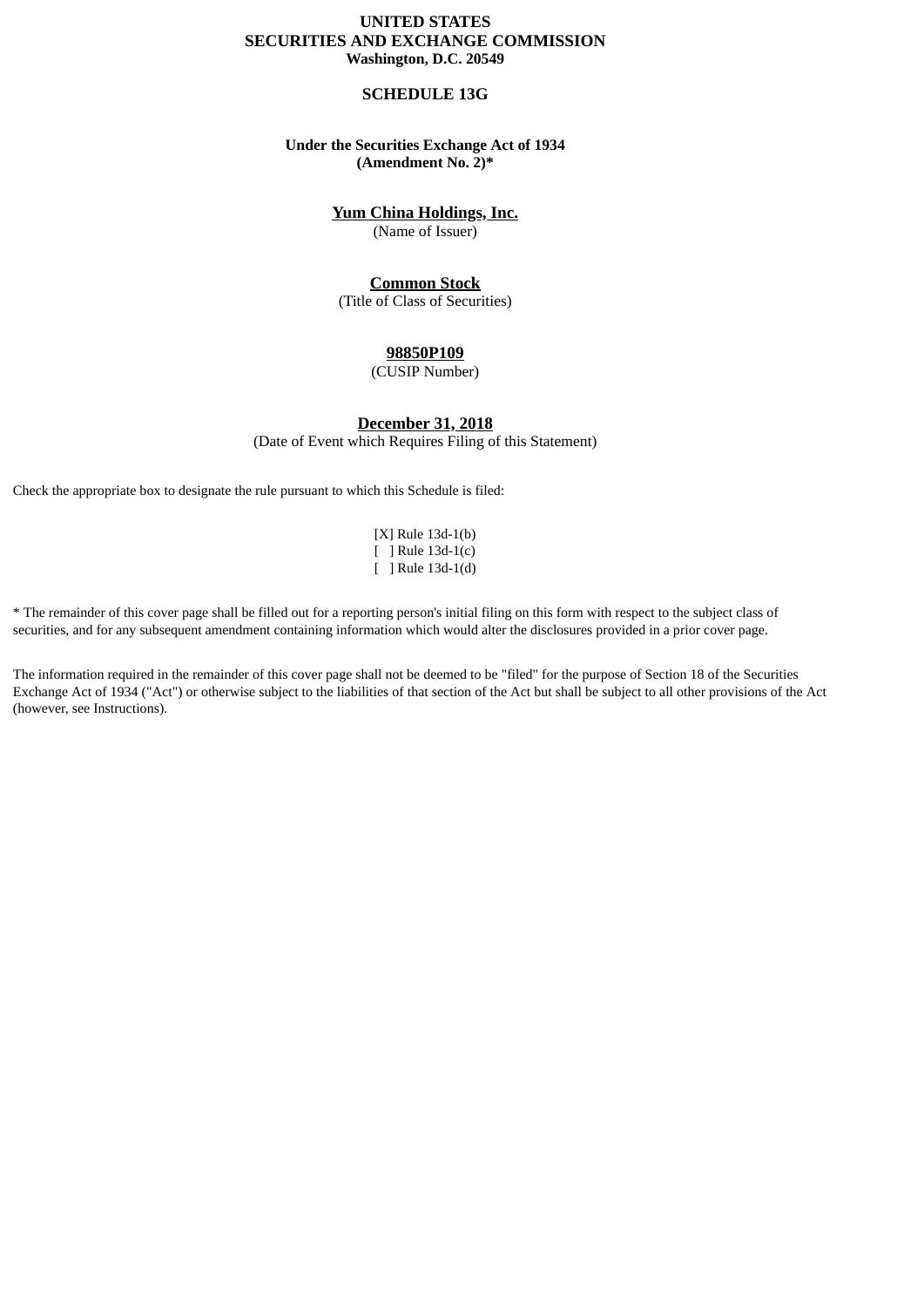| $\mathbf{1}$                                                                                                                         | <b>NAME OF REPORTING PERSON</b><br>Standard Life Aberdeen plc                                                    |   |                                               |
|--------------------------------------------------------------------------------------------------------------------------------------|------------------------------------------------------------------------------------------------------------------|---|-----------------------------------------------|
|                                                                                                                                      | I.R.S. IDENTIFICATION NO. OF ABOVE PERSON (ENTITIES ONLY)                                                        |   |                                               |
| 2                                                                                                                                    | <b>CHECK THE APPROPRIATE BOX IF A MEMBER OF A GROUP</b><br>$(a)$ $\begin{bmatrix} 1 \end{bmatrix}$<br>$(b)$ [ ]  |   |                                               |
| 3                                                                                                                                    | <b>SEC USE ONLY</b>                                                                                              |   |                                               |
| 4                                                                                                                                    | <b>CITIZENSHIP OR PLACE OF ORGANIZATION</b><br><b>United Kingdom</b>                                             |   |                                               |
| <b>NUMBER OF</b><br><b>SHARES</b><br><b>BENEFICIALLY</b><br><b>OWNED BY</b><br><b>EACH</b><br><b>REPORTING</b><br><b>PERSON WITH</b> |                                                                                                                  | 5 | <b>SOLE VOTING POWER</b><br>$\Omega$          |
|                                                                                                                                      |                                                                                                                  | 6 | <b>SHARED VOTING POWER</b><br>17,783,320      |
|                                                                                                                                      |                                                                                                                  | 7 | <b>SOLE DISPOSITIVE POWER</b><br>0            |
|                                                                                                                                      |                                                                                                                  | 8 | <b>SHARED DISPOSITIVE POWER</b><br>23,303,453 |
| 9                                                                                                                                    | AGGREGATE AMOUNT BENEFICIALLY OWNED BY EACH REPORTING PERSON<br>23,303,453                                       |   |                                               |
| 10                                                                                                                                   | <b>CHECK BOX IF THE AGGREGATE AMOUNT IN ROW (9) EXCLUDES CERTAIN SHARES</b><br>$\begin{bmatrix} 1 \end{bmatrix}$ |   |                                               |
| 11                                                                                                                                   | PERCENT OF CLASS REPRESENTED BY AMOUNT IN ROW (9)<br>6.1%                                                        |   |                                               |
| 12                                                                                                                                   | TYPE OF REPORTING PERSON<br>IA                                                                                   |   |                                               |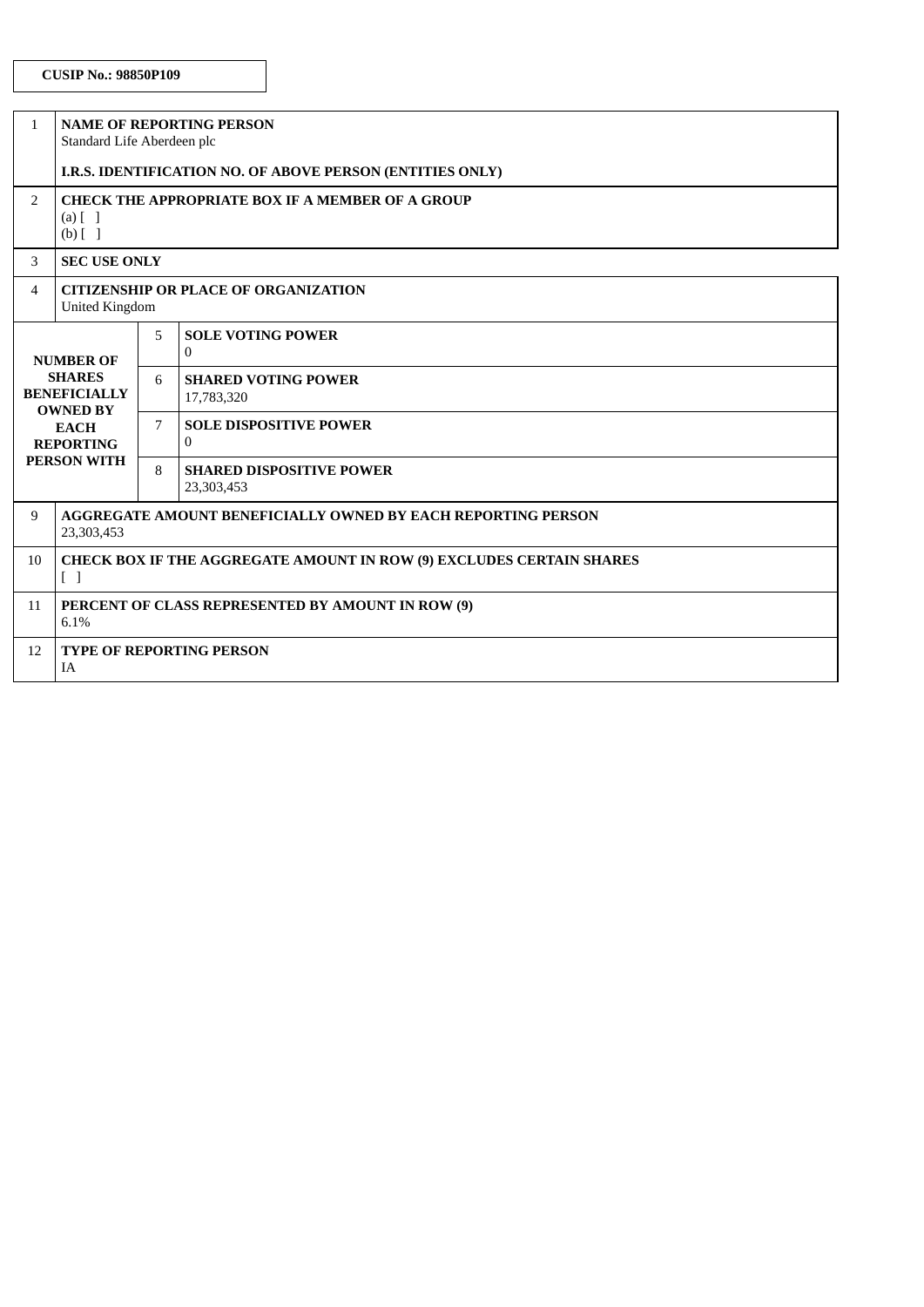#### **ITEM 1(a). NAME OF ISSUER:**

Yum China Holdings, Inc.

#### **ITEM 1(b). ADDRESS OF ISSUER'S PRINCIPAL EXECUTIVE OFFICES:**

7100 Corporate Drive Plano TX 75024

## **ITEM 2(a). NAME OF PERSON FILING:**

Standard Life Aberdeen plc

**ITEM 2(b). ADDRESS OF PRINCIPAL BUSINESS OFFICE OR, IF NONE, RESIDENCE:** 1 George Street, Edinburgh, United Kingdom EH2 2LL

## **ITEM 2(c). CITIZENSHIP:**

United Kingdom

## **ITEM 2(d). TITLE OF CLASS OF SECURITIES:**

Common Stock

## **ITEM 2(e). CUSIP NUMBER:**

98850P109

## ITEM 3. IF THIS STATEMENT IS FILED PURSUANT TO SECTION 240.13d-1(b), or 13d-2(b) or (c) CHECK WHETHER THE **PERSON FILING IS A:**

- (a) [ ] Broker or dealer registered under Section 15 of the Act (15 U.S.C. 78c);
- (b)  $\Box$  Bank as defined in Section 3(a)(6) of the Act (15 U.S.C. 78c);
- (c)  $\left[ \right]$  Insurance company as defined in Section 3(a)(19) of the Act (15 U.S.C. 78c);
- (d) [ ] Investment company registered under Section 8 of the Investment Company Act of 1940 (15 U.S.C 80a-8);
- (e)  $[X]$  An investment adviser in accordance with 240.13d-1(b)(1)(ii)(E);
- (f)  $\left[ \right]$  An employee benefit plan or endowment fund in accordance with 240.13d-1(b)(1)(ii)(F);
- (g)  $\begin{bmatrix} 1 \\ 4 \end{bmatrix}$  A parent holding company or control person in accordance with 240.13d-1(b)(1)(ii)(G);
- (h) [ ] A savings associations as defined in Section 3(b) of the Federal Deposit Insurance Act (12 U.S.C. 1813);
- (i)  $\left[ \ \right]$  A church plan that is excluded from the definition of an investment company under Section 3(c)(14) of the Investment Company Act of 1940 (15 U.S.C. 80a-3);
- (j)  $[$  ] A non-U.S. institution in accordance with 240.13d-1(b)(1)(ii)(J);
- (k)  $\lceil \cdot \rceil$  Group, in accordance with 240.13d-1(b)(1)(ii)(K). If filing as a non-U.S. institution in accordance with 240.13d1(b)(1)(ii)(J), please specify the type of institution:

#### **ITEM 4. OWNERSHIP**

**(a) Amount beneficially owned:**

23,303,453

#### **(b) Percent of class:**

6.1%

#### **(c) Number of shares as to which the person has:**

(i) sole power to vote or to direct the vote:

 $\Omega$ 

(ii) shared power to vote or to direct the vote:

17,783,320

(iii) sole power to dispose or direct the disposition of:

 $\Omega$ 

(iv) shared power to dispose or to direct the disposition of: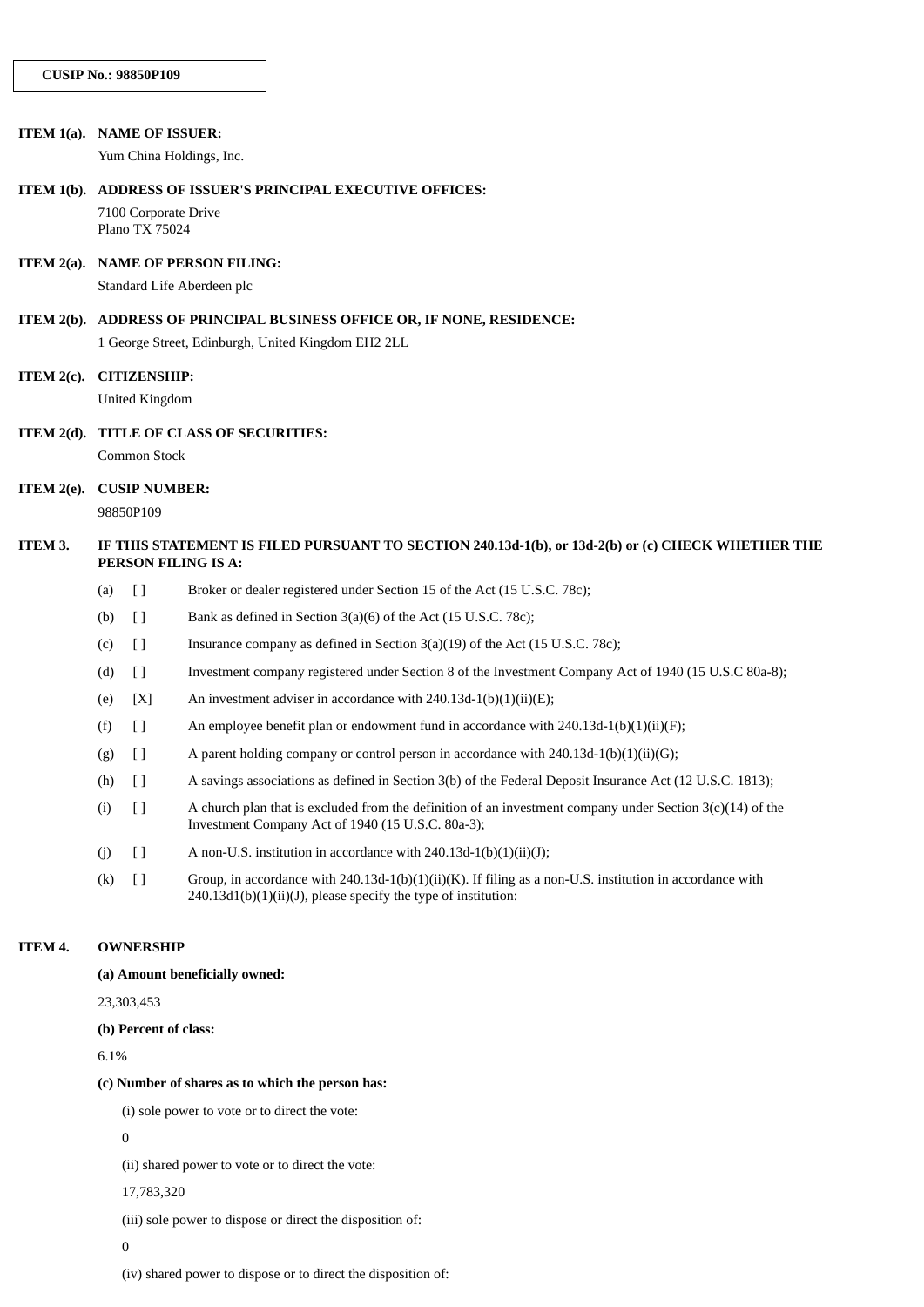23,303,453

### **ITEM 5. OWNERSHIP OF FIVE PERCENT OR LESS OF A CLASS:**

If this statement is being filed to report the fact that as of the date hereof the reporting person has ceased to be the beneficial owner of more than five percent of the class of securities, check the following [ ].

## **ITEM 6. OWNERSHIP OF MORE THAN FIVE PERCENT ON BEHALF OF ANOTHER PERSON:**

**ITEM 7. IDENTIFICATION AND CLASSIFICATION OF THE SUBSIDIARY WHICH ACQUIRED THE SECURITY BEING REPORTED ON BY THE PARENT HOLDING COMPANY:**

## **ITEM 8. IDENTIFICATION AND CLASSIFICATION OF MEMBERS OF THE GROUP:**

## **ITEM 9. NOTICE OF DISSOLUTION OF GROUP:**

### **ITEM 10. CERTIFICATION:**

By signing below I certify that, to the best of my knowledge and belief, the securities referred to above were acquired and are held in the ordinary course of business and were not acquired and are not held for the purpose of or with the effect of changing or influencing the control of the issuer of the securities and were not acquired and are not held in connection with or as a participant in any transaction having that purpose or effect.